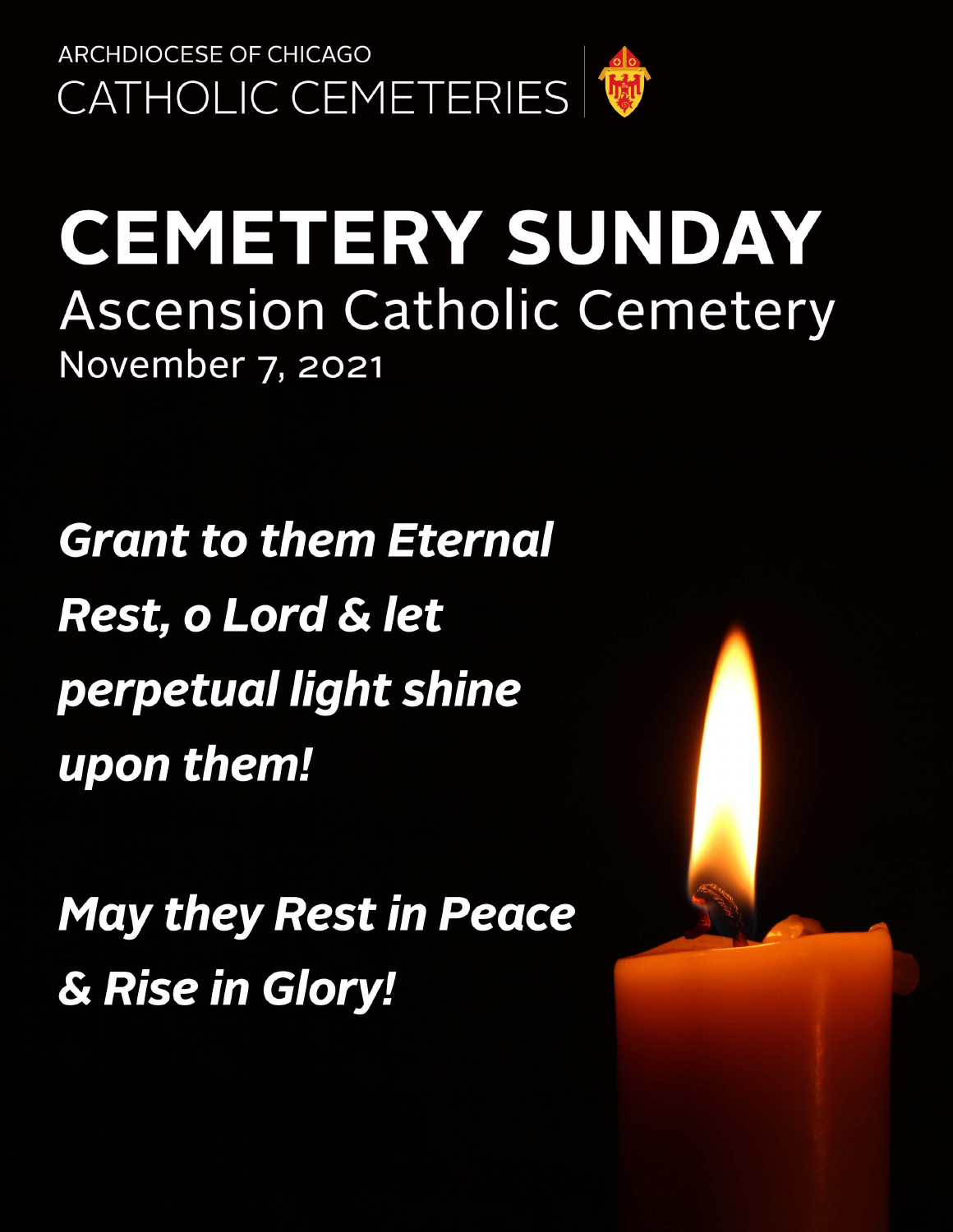O God, glory of the faithful and life of the just, by the Death and Resurrection of whose Son we have been redeemed, look mercifully on your departed servants, that, just as they professed the mystery of the resurrection, so they may merit to receive the joys of eternal happiness.

Through our Lord Jesus Christ, your Son, who lives and reigns with you in the unity of the Holy Spirit, one God, for ever and ever.

Amen.

- Collect of the Mass for the Feast of All Souls

Hear our Prayers for all who have died and are buried in our Catholic Cemeteries, especially those recently interred from October 15, 2020 to October 15, 2021.

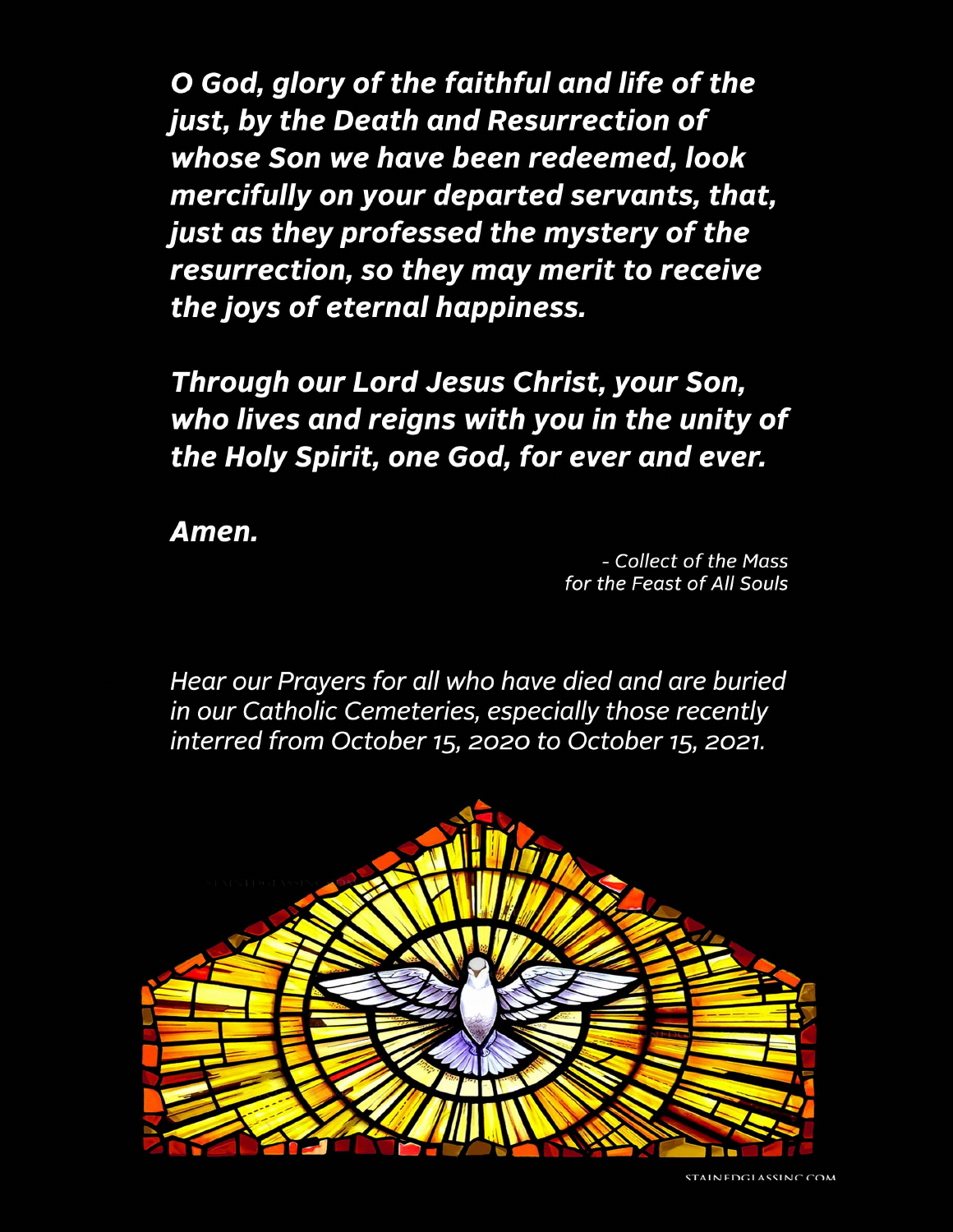† EDMUNDO ABOYTES † JOSE ACEVEDO MALDONADO † DAVID AGUAYO-GARCIA † SANGSOO AHN † SILVANO ALDANA MACIAS † PHILIP F. ALEXANDER † SHARON ALISTER † THERESE CATHERINE ALLEN † ROBERT F ANDERSON † BULMARO SANCHEZ ANTUNEZ † ELDA B. ARCANGELO † JO ANN ARMONDO-THRUN † ANTHONY M. ARRIAGA † CHARLES J. ASCHAUER JR, † PHYLLIS ASHENDEN † JOSEPH D. AUSTIN † RUPERTO BAHENA † WAYLON J. BALDRIDGE † JEANNIE M. BALSAM † FREDRICO BARRIOS † FELIPE BARROSO JR. † EDWARD BAUER † JANE S. BAYLOR † MICHAEL T. BEDEKER † THERESA BELEC † FERNANDO BENASSI † ADRIENNE BENKERT † CESAR A. BERMUDEZ-GARCIA † JAMES J BERRYMAN † CHARLES W. BLACK † RICHARD J. BLASCHAK † ROBERT BOMKAMP † DOLORES M. BOOZ † ALICE M. BOWMAN † RICHARD G. BOYD † ROSALIE S. BRADLEY † MICHAEL BRADY † ROSEMARIE C. BRAUN † JEFFERY BROOKS † BETTY LOU BRUGIONI † PATRICIA BUENO † CAROLE BURNS † ALBERT A. BUTKUS † RICHARD K. BUTKUS † MARCO T. CAAL

 † ALBERT ABRAHAM † HELEN L. "PAT" ADAMS † ERICK A. AGUILAR † WAYNE AIKEN † MARY JOAN ALDERS † ANN T. ALFONSIN † STELLA ALLEN † LUIS AMAYA † TAISHA ANDINO † ADRIAN ARANDA † JULIA S. ARENAS † BEVERLY ARNOLD † MITCHELL ARRIAGA † JEAN ASHBROOK † THOMAS J. ATCHISON † ABRAHAM AVELAR VICARIO † PATRICIA M. BAKKEMO † RICHARD J. BALDRINI † JULIA BARRAZA † PATRICIA ANN BARRON † ALICE J BARRY † THOMAS BAUER † BRENDA LEE BEDEKER † DANIEL W. BEHNKE † GENEVIEVE T (JEAN) BELSKI † CHRISTOPHER E. BENDER † GREG BENYAK † SHEILA BERNER † BETTY LOUISE BITETTI † DORA BLACKOWICZ † JOHN R BOCKRATH † DIANE E. BOOZ † MICHAEL J. BOOZ † ELLEN R. BOYD † RALPH BRADBERRY † ANITA LOUISE BRADY † MAXIMILIAN J. BRANCHE † TERENCE BRENNAN † ANDRZEJ BROZEK † ROSEMARY A. (CASEY) BRUNDAGE † JOSEPH C. BURDIAK † JAMES EDWARD BUSH † BARBARA BUTKUS

- † DARREL BUTLER
- † FRANCINE CABONARGI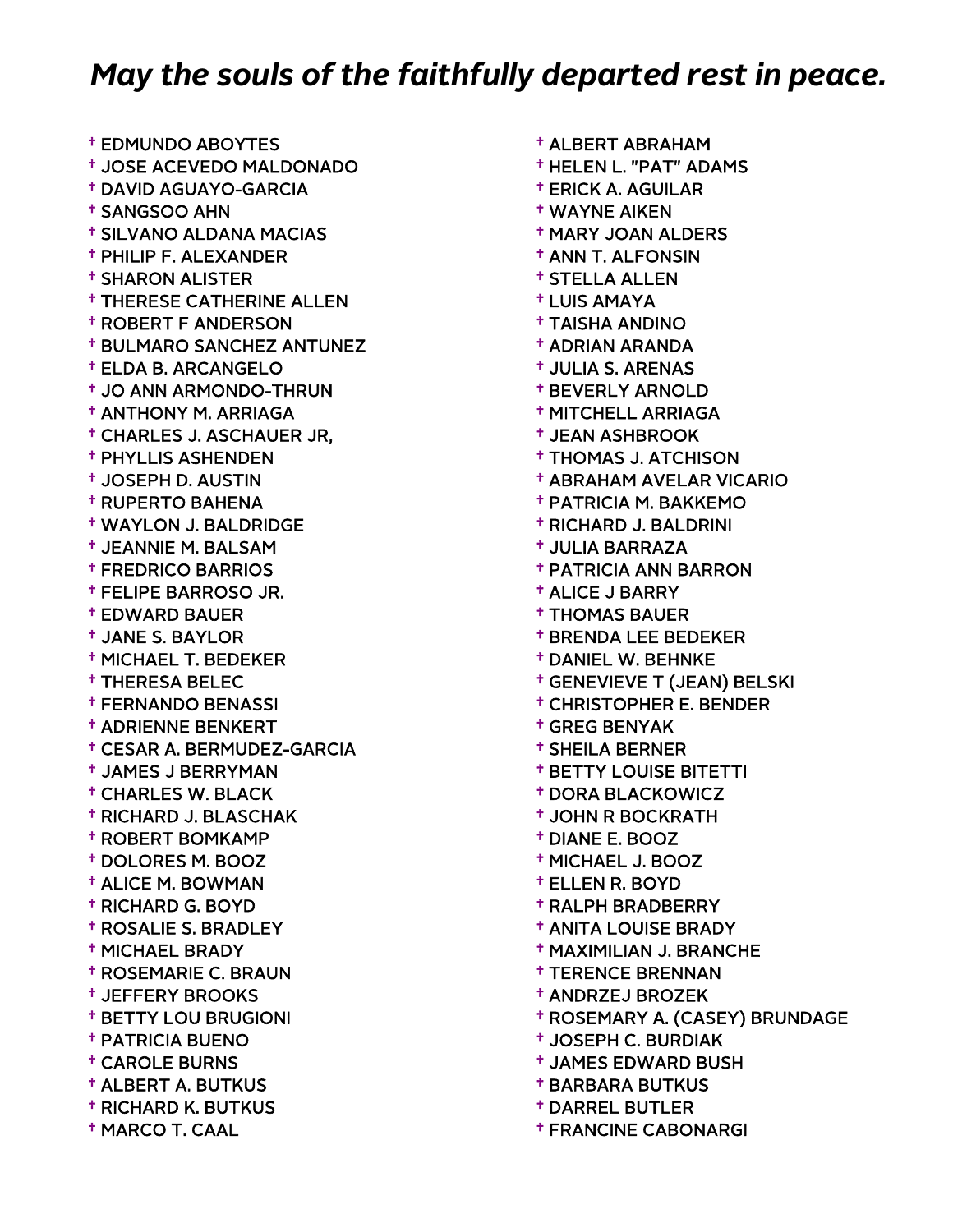† NENITA CALANZA † LEON CAMPEAU † DIANA MARY CAPAUL † SARAH C. CARIOLA † JOAN CARLINO † JOHN DAVID CARPENTER † ANA MIRIAM NOYOLA CASTELLANOS † SANTANA CASTREJON † LILLIAN M. CASWELL † JOANN CEPON † DONALD J. CHAPLEY † GEORGE CHARTS † YOONYEON CHOI † JAMES CHRISTIAN † JOAN CLAY † JAMES ROBERT COATES † THOMAS J. COGHLIN III † MARY LOU COLFER † ROSE COLON † THOMAS D. CONLEY JR † CARLTON JOSEPH CORBIN † SIMONA T. CORDOVA † KYLE M CRAMPSIE † ALDO J. CROVETTI † JUAN CRUZ † JACK CUDAHY † GUSTAVO CURREA † SAMUEL DADA † NORMAN A. DALOISIO † BARBARA LISA DARSNECK † MARIZOL DAVILA † SUSAN DAVIS † EDWARD PAUL DEGIDIO † LOUISE DEGROOTE † ELAINE R. DELUCA † MICHAEL DENECKE † BONITA DES ROSIERS † LIDIA DETTERBECK † FRANCISCO DIAZ GARCIA † HOPE VIRGINIA DIEHL † MICHAEL SCOTT DILGER † MICHAEL DIZZONNE † DOLORES DOLAN † NANNETTE DOMAIN † MATHEO DOMINGUEZ FLORES

 † FRANCISCO CAMOLETTO † MARIA J. CAMPOS † DENNIS E. CARBERRY † MARIANO CARLIN CASTEL † HAROLD C CARLSON † PRISCILIANO CARRANZA VARGAS † OSCAR CASTILLO ZARATE † CAROLYN J. CASWELL † ROY L. CASWELL † JOAQUIN CHANG † DAVID M. CHARLES, JR. † CARMEN CHAVEZ MORALES † DAVID CHRISTIAN † LOIS MARY CLARK † STEPHEN D. CLOVER † ROBERT FRANCIS EUSTACE † EUNICE COLEMAN † JOSE LUIS COLON † MARY T COMER † MARIAN LYNN CORBETT † GLAFIRA CORDOVA † MARTIN J. COSGROVE † THOMAS J. CRETAN † JOANNE CROZIER † ANNA MAE CUDAHY † JAMES CURLEY † JOHN CYBORAN † KRISTEN M. DALEY † PETER G. DANIS JR † GIOVANNI DAVILA † TERESA DAVILLA † SUSAN J. DAYENIAN † HONORE DEGROOTE † ROLANDO, DR. DELA TORRE † GASPARE DELUCA † JEANNINE C. DEROSE † BERNICE DETHLOFF † AXEL DIAZ † CAROLINE DICARLO † JEANNE DIGANI-SCHERER † WILLIAM T. DIVANE III † JEANNE DOHNALEK † THOMAS DOLAN

- † NICOLAS MORA DOMINGEZ
- † THOMAS DONOHUE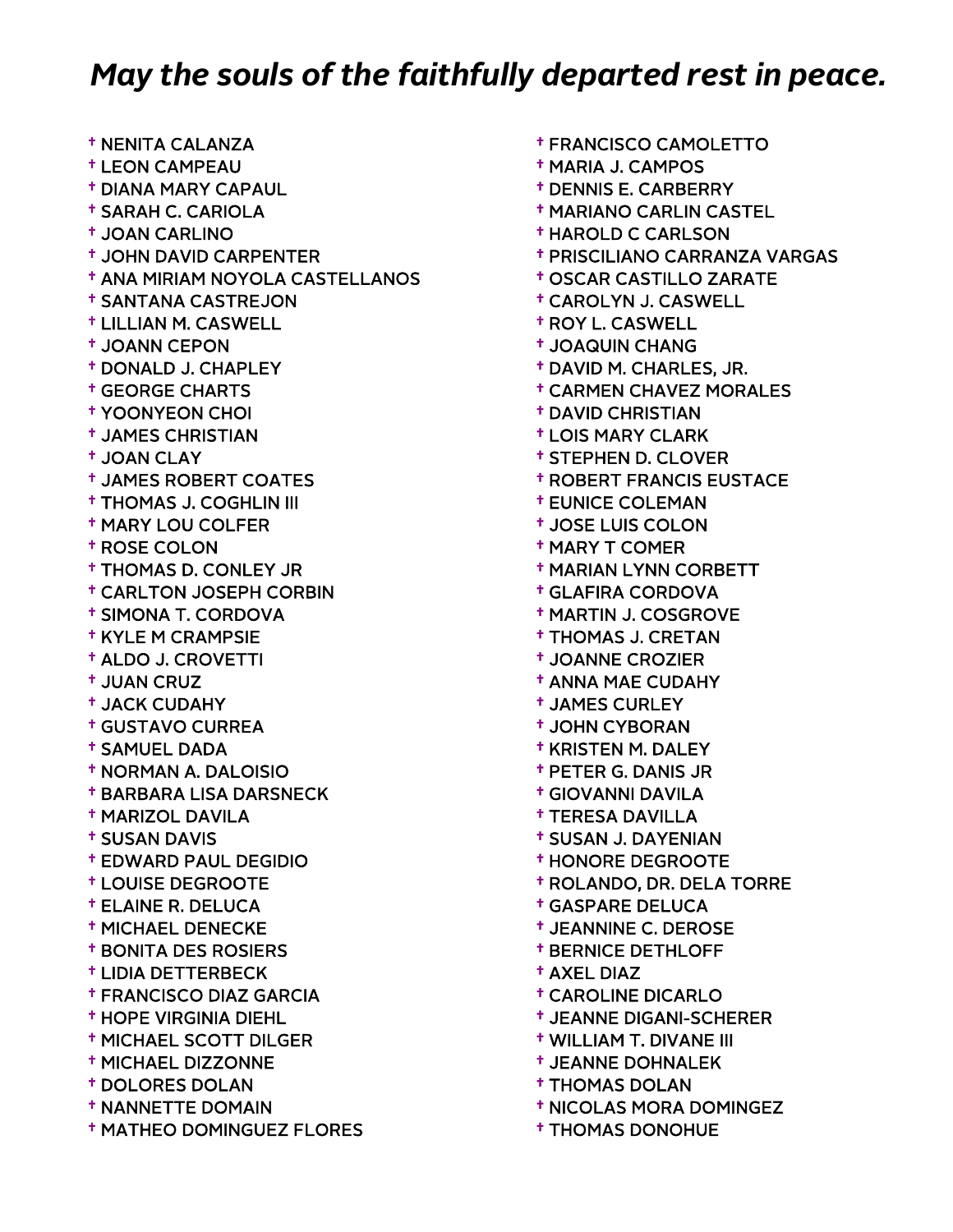† DAVID DOOLEY † MELISSA JAMMIE DOST-MORIARTY † MARILYN DOVICK † RICHARD DRECHNY † GEORGIA L. DRETSKE † DOROTHY DSOUZA † LINA DUBAY † YOLANDA E. DUCHANE † TERRENCE DUFFY † BEVERLY DYBEL † SHIRLEY EIMERMAN † LEO ELFERING † LEROY ELLGASS † CARLOS RAUL ESCOBAR † REBECA EUGENIO † MICHAEL T. FAHEY † JOHN A. FANANI † VIRGILIO M. FELICIANO † VIRGINIA A. FERRARI † FRANK R. FITZGERALD † WILLIAM F. FLEMING † FORTINA FLORES PEDROZA † PATRICIA C. FOLEY † MARIA ELENA FRANCO † ALLEN T. FRIELLO SR. † DULCE FUENTES-MILANES † PATRICIA C. GALLEGOS † DORIS GARCIA † SALVADOR GARCIA † CONCEPCION GARCIA PEREZ † JUDIE GARVER † BARBARA GAVIN SHAPIRO † RUDOLPH GENTLE † MICHAEL GERHARZ † THOMAS GERMATA † FREDERICK, JR. GEYSER † LINDA M. GIACOMINO † MARILYN GILSTEAD † JANE GLASER † ANITA GLOGOVSKY † ANN E. RICHARDSON GOLM † ANGELA GONZALEZ GUZMAN † JAMES M. GORDON † JOHN GRACE † ROSA ELENA GRANILLO

 † GLORIA DOOLEY † DENNIS J. DOUGHERTY † MICHAEL DRASLER † WALLACE DREIKOSEN † RICHARD DROBINSKI † NADINA M. DUBA † ROGER DUBAY † DAVID A. DUERWACHTER † THOMAS J. DUFFY † GERMAINE DZIALLO † ANNAMARI ELFERING † MANISHA ELFERING † JULIAN EMANUELSON † DIEGO ESTRADA † LIVIA C. FAHEY † DAVID FAJARDO † RORY HUGH FEEHAN † ATLAS ODYSSEY FELIDATE † NANCY FIORE † ELIZABETH L. FITZPATRICK † JOSE ALFREDO FLORES † DARLENE M. FOLEY † NANCY J. FRANCIS † MARIAN P. FRIELLO † PABLO FUENTES † GENE L. GAETANO † ALICIA GARCIA † JOVITA GARCIA † JAVIER GARCIA HERNANDEZ † HERBERT GARREY JR † EDWARD THOMAS GAUBATZ † PATRICK K. GEARY † ANTONIO GERENA † PAUL J. GERLACH † OLGA E. GESKE † ANTHONY GHERARDINI † PATRICIA M. GILL † ELWOOD GLASER † PHYLLIS B. (STERLING) GLOGOVSKI † BARBARA L. GOGGIN † MELINDA GONZALES † JOHN GOODALL

- † PHYLLIS GORDY † GERALD GRANA
- † DELLNNISE GREGORSKI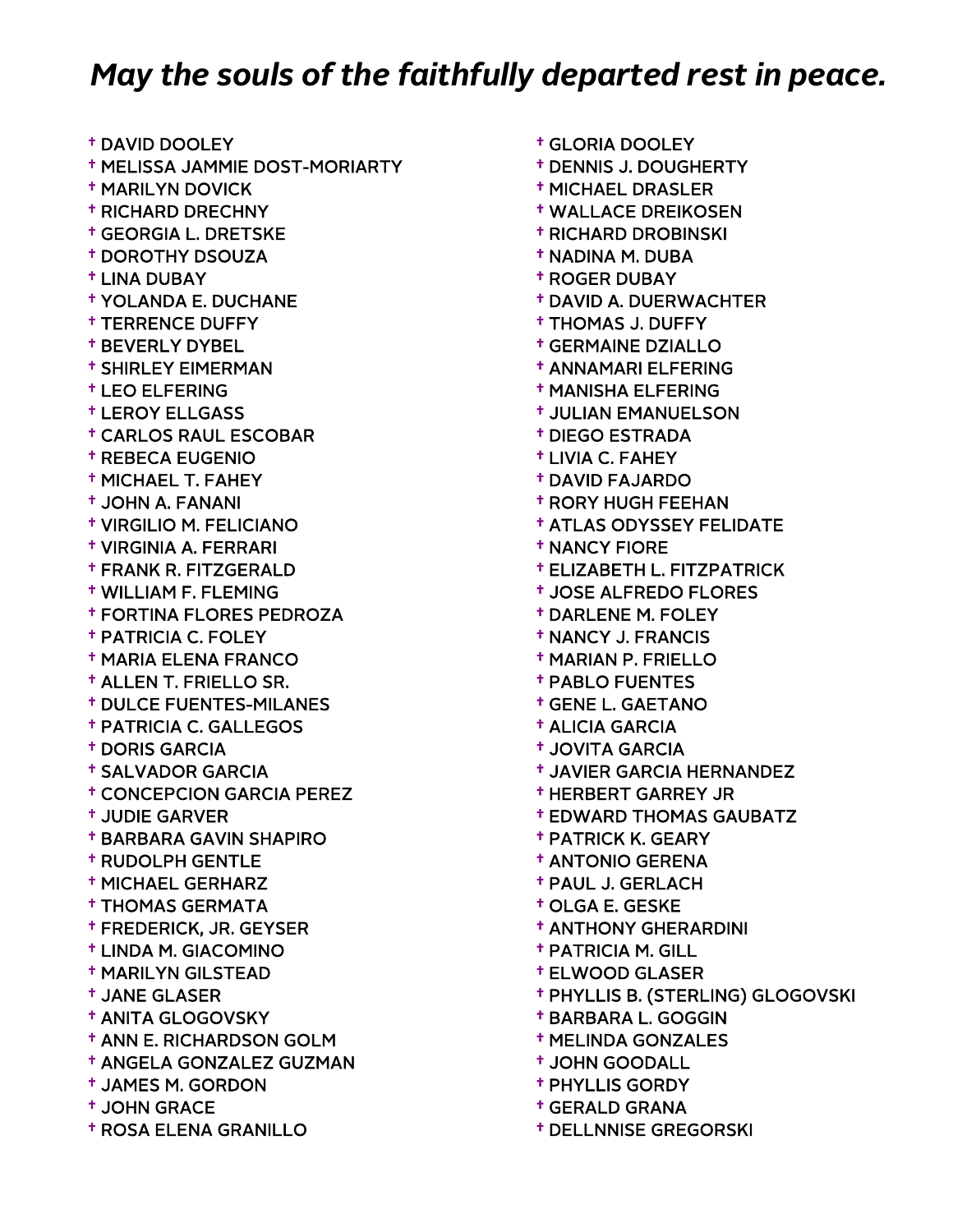† VITO GREGORY † MODESTA V. GROSZIEWICZ † VALERIE GRZEGORCZYK † JUAN E. GUERRA † THERESA GUIDO † ANGEL GUTIERREZ † REYNA GUZMAN † AUDREY HACKETT † ANNA M. HAIN † CAROL HAMLIN † SHIRLEY L. HANLON † JOHN R. HANSEN † MONICA M. HANSON † JAMES CHRISTOPHER HARRIS † JEAN E HARRSCH † TERRY HASEK † ANDREW L. HEBIOR † JOSEPH C. HEILGEIST † MARY PAT HERMAN † ALICE G HERNANDEZ † OLGA HERNANDEZ † ZEFERINO HERNANDEZ MARTINEZ † NORMAN A. HERTEL † MARGARITA M. HINOJOSA † MARY E. HITZEMAN † FRANK, JR. HODUR † DOROTHY HOGAN † TIMOTHY JAMES HOLM JR. † HELEN L. HORCHER † SHIRLEY ANDREA HOVEN † VIRGINIA M. HOYNES † JAMES HULSEMAN † JOHN T. HURLEY † CHISAM HWANG † FRANCES JAKUBOWSKI † JOHN JANOWSKI † HIGINIO JASSO † DOROTHEA JENKINS † JOANNE JOCSON † ELAINE JOHNSON † MARY JANE JOHNSON † WARREN G. JONES † CONSTANCE A. KADZIAUSKAS † PATRICIA ANN KARLOVICH † CAROL A. KEANE

 † ROBERT K GRUMSTRUP † ISABELLA GUADARRAMA † FRANK GUIDO † THOMAS J GUTHRIE † MARIA GUZMAN † IRENE HABJAN † MARY C HAGERMAN † DAVID HALLAS † MICHAEL HAND † MARY HANNA † PETER L. HANSEN † GERARD HAPP † LEONTYNE M. HARRISON † DOROTHY HARTNETT † JAMES JOHN HASSETT † CHRISTOPHER J. HEHR † PATRICIA L. HENDON † ALBERT HERNANDEZ † ELFRID HERNANDEZ † VICTOR G HERNANDEZ † LILLIAN G. HERTEL † WILLIAM HERVOY † SUZANNE HIRONIMUS † JOSEPH F. HODNIK † ANN S. HOFF † ELAINE THERESE HOGARTY † DIORR ZARIAH KADIYA HOLMAN † SAM J. HORNER † JOSEPH HOWARD † SECUNDINO HUIZAR † WAYNE HUNTER † THERESA HUTTON † RAYMOND E. IVES † CHRISTOPHER ERNST JANENSCH † GLORIA JASSO † REBECCA JEFFORDS † KATHERINE JENKINSON † PATRICE M. JOHANNES † KATHERINE M. JOHNSON † THOMAS J. JOHNSON † RICHARD W JONKO † DEANN MARIE KAESLER

† MARIANNA GRINZAFI

- † MANFRED F. KAST
- † MARY ANN KEATING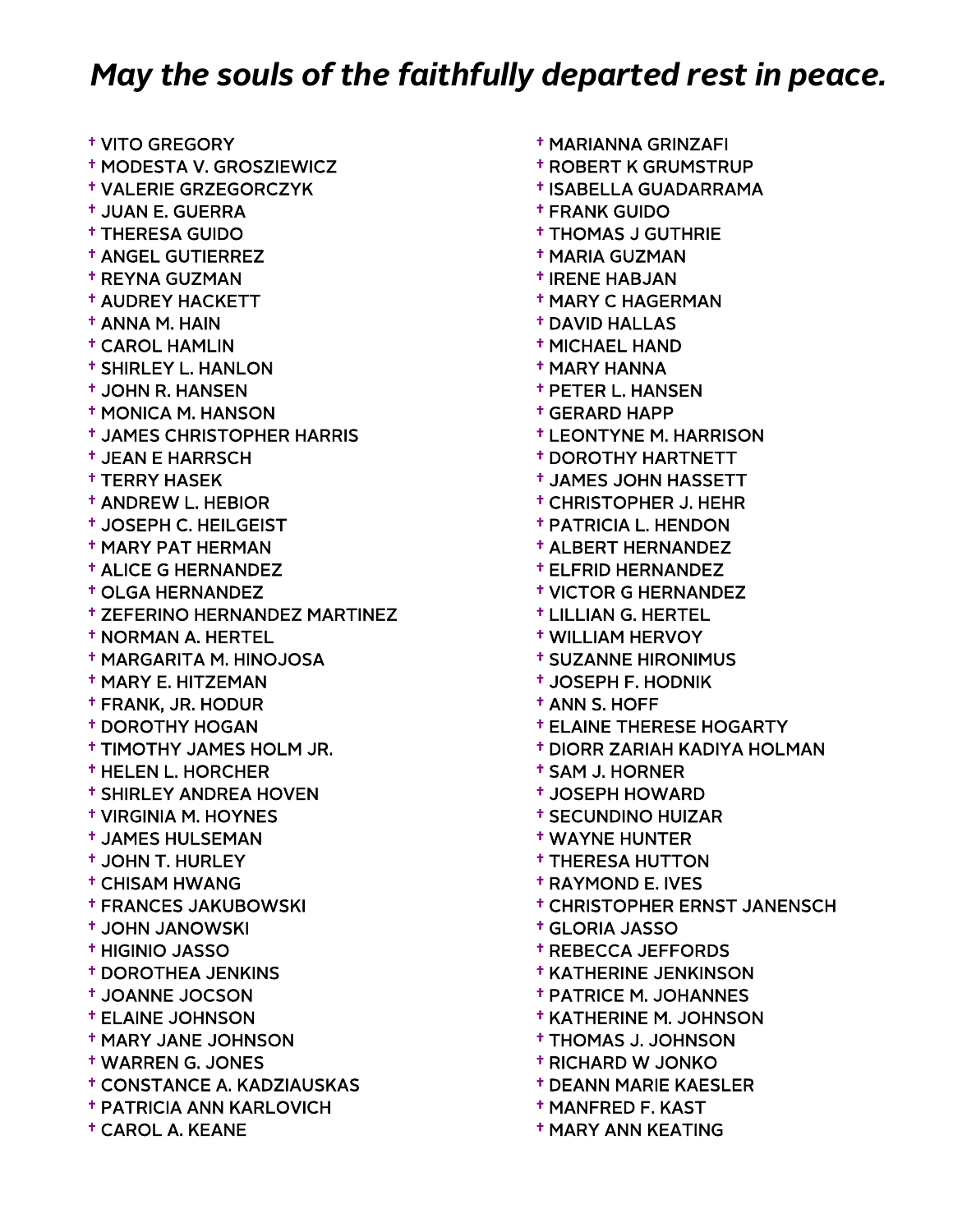† DUSTIN J. KEEFE † THERESA MARIE KELLY † RICHARD KELVER † CYNTHIA A KIELP † WALTER KILLIAN † LIANE L. KLINGLER † SANDRA KNIPP † FRANCES J. KOZIOL † FRAN KRIMMEL † EDWARD KROLL † EUNICE LADD † ROBERT LAMANTIA † CHRISTOPHER MICHAEL LAMBERTI † IRENE LAMOTHE † HECTOR MANUEL LARACUENTE SR. † MATTHEW LASSEN † ROBERT LEBEN † RUSSELL A. LEHOCKY † MARYL GORMAN LEONARD † MARY DENISE LIMBURG † EDUARDO LLANOS † DIANA LONERGAN † MAURO A. LOPEZ † ROSA LOPEZ MORENA † ALAN LOUIS LOVAS † KAREN LOWERY † JOHN LUCAS † JOSEPH G. LUCZAK † MILDRED LUKASZEWSKI † JEANNE M. LUNDSGAARD † CHARLES J. MACALUSO JR. † PATRICIA MACHAK † WLADYSLAW J. MACHOWICZ † DIANA L MADDEN † MARGARET M. MADDEN † LEOCADIO MAGANA † JOHN MAKAR † ISIDORO MARAVILLA † KATALINA GRACE MARCOS † REYNOLDO MARCOS-LANDA † JEFF M. MARSH † EPIFANIO MARTINEZ † JOSE MARTINEZ † JESUS MARTINEZ GUZMAN † RAFAEL MARTINEZ RAMIREZ

 † MICHAEL A. KELLY † PATRICIA KELVER † PATRICIA KEPPNER † EUGENE C. KILGER † BONNIE FLYNN KITZMAN † TERESA F. KNIGGE † LUCIA KONSLER † ANNA J. KRAPF † ALBERT J. KRISTAN † VIRGINIA KUTZLER † DAVID LAMAGDELEINE † SONYA LAMARR † LILIANA LAMBERTI † HEDWIG LANGE † RUTH M. LARSON † JOHN LAWRENCE † JOYCE LEHMAN † WILLIAM J LEISER † VALENTINE LESKOVEC † GEORGE LINK † ANNE LOBUE † BERTHA A. LOPEZ † ROSA TRUJILLO LOPEZ † RICHARD LORENZ † SANDRA FINI LOVAS † COREY M. LOY † MICHAEL J. LUCAS † HOLLY LUKASIK † MIRIAM LUNA † DALE A LYNN † BERNARD MACHAK † PATRICIA MACHAK † BETTY J MACK † JAMES E. MADDEN † REYES MADRIGAL † JUDITH A. MAGUIRE † MARIA MANN † JOSE ANTONIO MARBAN † MARGARITO MARCOS † FLAVIO MARIN † HAROLD B. MARTIN † ESTELA MARTINEZ † MAITE ELISA MARTINEZ † GUADALUPE MARTINEZ MOJICA

† JEANNETTE MASEK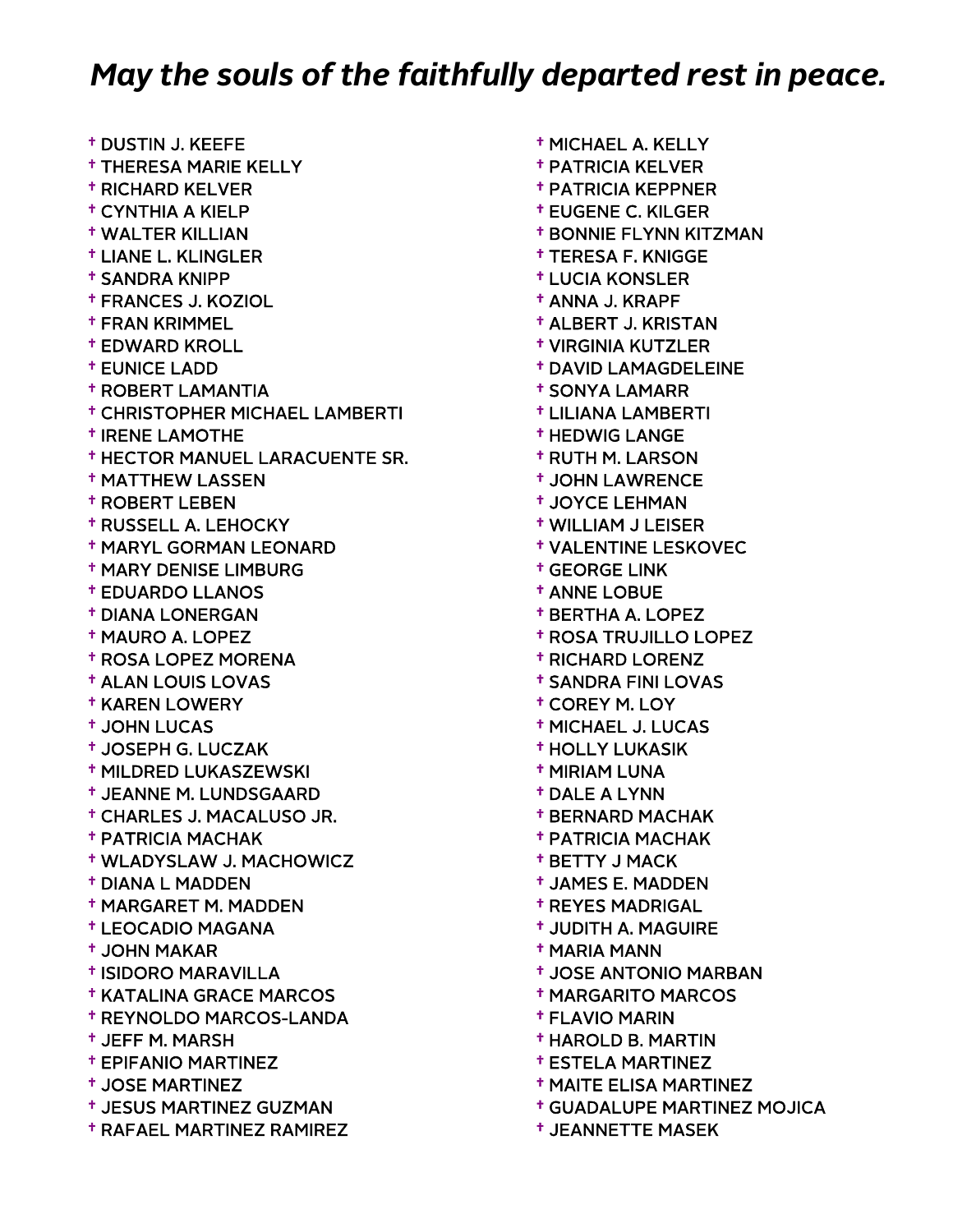† ROSE MATTHEWS † WILLIAM J MCCANN † CLAUDE MCDERMOTT JR. † LARRY BRUCE MCGARRY † NELL MCGLONE † ROGER MCGUIRE † WILLIAM MCINTOSH † JEANNE M. MCKIERNAN † JAMONI MCKOOP † MARSHALL MCMAHON † DAVID MEJIA † RAQUEL MELENDEZ † ROSA MENDEZ † JACKSON PETER MENDOZA † BRUNA MENONI † FRANK E. MERLO † THOMAS P. METCALF † PATRICIA MICELI † HAROLD MILLER † THOMAS FRANCIS MILLER † LINDA M. MISCH † ANTHONY J. MIXAN † JOHN (JACK) MOLIDOR † ARTHUR MONTESANTO † DAVID MORALES † GEORGE MORAN † SYLVIA ANN MORRIS † JUAN MOTA † ELEAZAR MOYA HERNANDEZ † LAURA J. MURCZEK † KATHEEN MURPHY † LOIS R. NANNETTI † LOURDES NARTATEZ † ALAN NAVARRO SEPULVEDA † JULIO J. NEGRON † JOSEPH A. NEMANICH † MERRY NESSINGER † THOMAS JOHN NEUROTH † KATHERINE G. NEWMAN † THOMAS NOLAN † MAURICE THEODORE NORDAHL † KATHERINE OBRIEN † NORANNE MARIE OCH † KIMBERLY OCONNOR † ROBERT ONEILL

 † JEAN MARIE MATTHIES † DANIEL V. MCCORMACK † JOHN JOSEPH MCGARRY † MICHAEL J. MCGINTY † MADELENE MCGUIRE † DOLORES MCHUGH † MILDRED MCKEEVER † KENNETH MCKINNEY † MIRIAM MCLELLAN † DANIEL MCPHERSON † ALBERTA GIL MELCHOR † MARGARITA MENDEZ † ADAN MENDEZ-VARGAS † JOSE MENDOZA SR. † CATHERINE MENONI-ORI † DONNA MERSHON † JOAN METZGER † ROBERT L. MICHALSKI † MARGARITA DOLLY MILLER † ROCIO MIRANDA † BARRY J. MITCHELL † ELLIS JOHN MODJESKI † ELIZABETH M. MOLINA RIOS † JOSEPH MORAHAN † ESTHER ONOFRE MORALES † SANDRA MORGAN † JOHN D. MORRISON † GARY MOWDER † MILTON MUNOZ † JAMES MURPHY † VIRGINIA R. MUSICK † LEDA MARIE NARDINI † ROBERT NAUGHTON † MIRIAM C. NEEL † JEFFREY D. NEIWEEM † ADDISON NEMMERS † JOHN NEUROTH † GERALDINE NEVILLE † RYAN NITCH † WILLIAM G. NORBERG † FRANK NOVAK † THOMAS OBRIEN

- † JEROME OCONNOR † ANNA MAE OLANDER
- † KATHLEEN A. OROURKE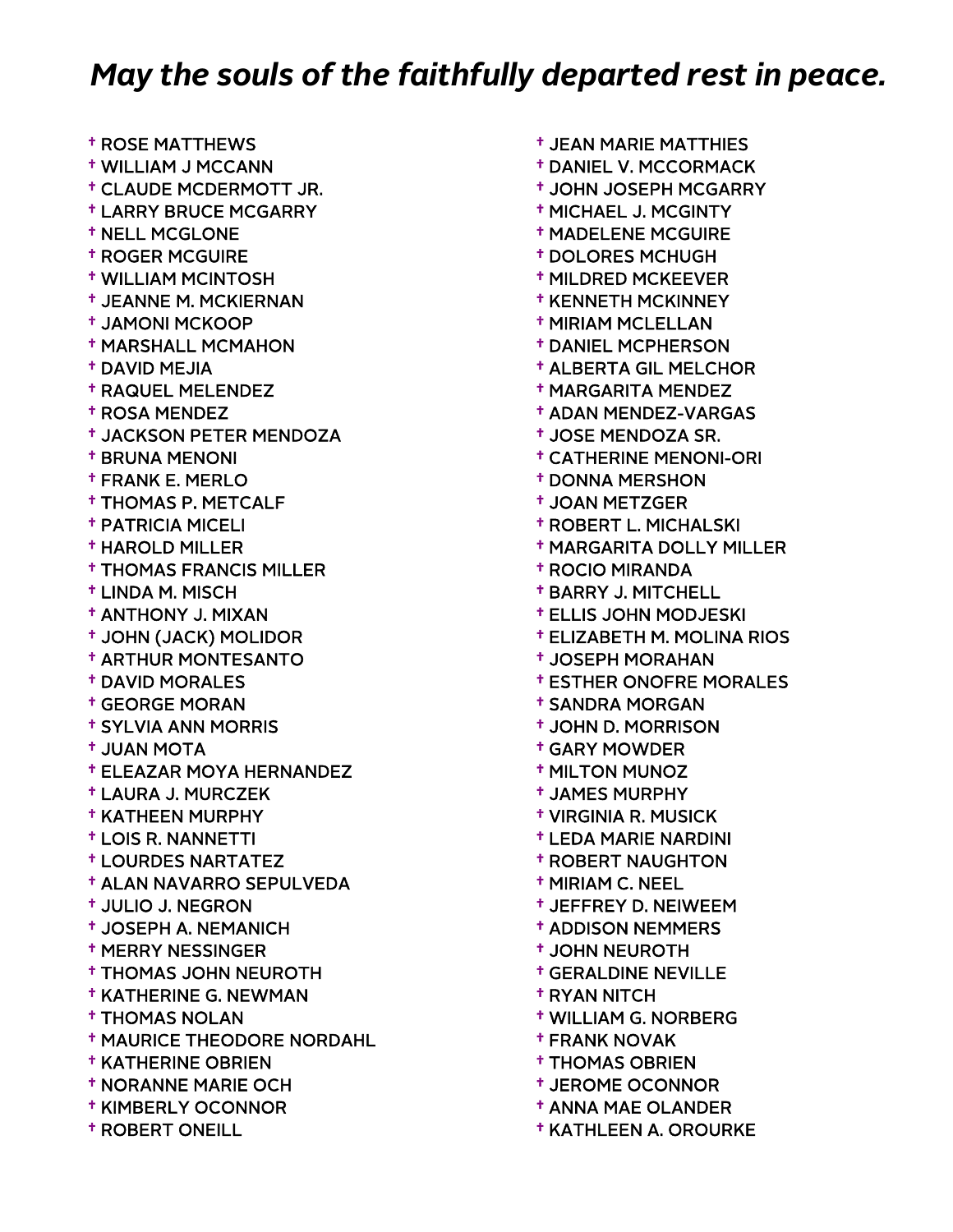† JOSE ORTIZ † JOSEPH PADILLA † DOMINGO PAGAN † MARIO PALMA † RENEE M. PAYNE † SAMUEL J. PEASE † BARBARA PEDDLE † RAFAEL PEREZ † PASQUINA PESOLA † NORMA A PETTINGER † TIMOTHY PHILLIPS † DANTE PICCHIETTI † AGNES M. PIERCE † MICHAL P. PLAWSKI † COLLEEN M. POLESKI † PORFIRIO PORCAYO † CLARENCE POUPORE † STEVEN PREPELICA † MAUREEN J. QUINN † HAROLD E. JR. RANDLE † FRANK J. RASZKOWSKI † TARANLAL READDIE † MARGARET REETZ † ANTHONY J REHWINKEL † DIANE M. REHWINKEL † JOANNE REINBOLD † GERARDO RETANA † GREGORIA REYES † EMILIO REYES AGUIRRE † JOSEPH R. SR. RICH † CECILLE RIGWOOD † DOLORES J. RINDAHL † JUANITA RIVAS FLORES † JOSEPHINE RIVERA † ETHEL H. ROBERTS † ARTHUR RODRIGUEZ † GUADALUPE RODRIGUEZ † JUANITA RODRIGUEZ † MARK EDWARD ROGERS † STANLEY ROJO † KATHLEEN ROMBERG † KENNETH RONK † JOSEPH B. ROSE † LAWRENCE ROUSE † LUCILLE RUDSINSKI

 † FRANK OSTROWSKI † MARTHA ALICIA PADILLA MANZO † JOSEPH PALKONER † ROBERT PARKER † RUBEN PAZ † VICTOR PECCIOLI † OSVALDO PEDROZA † SALVADOR PEREZ † FRANCES A. PETROVIC † EVELYN E. PFAFF † EMILIO PIACENZA † HILDEGARD PIEGER † BARBARA ANN PINTZ † BERNICE D. POCIUS † KATHLEEN PONZO (ONEILL) † JAMES J. POREMBA † CHARLES A PREIHS † LEAH A. QUAID † MARIA G. RAMOS † PHYLLIS RANDLE † ROLAND J. RAUCH † MARY L. REDMOND † PHILIP G. REGAS † CATHERINE E. REHWINKEL † WILLIAM REID † CLIVE REINWALD † MARIA R. RETANA † RUBEN REYES † RAUL REYES-GONZALEZ † BARBARA RIEDEL † LEWIS RIGWOOD † JESUS RIOS SANCHEZ † EUGENIO RIVERA † RICHARD L. ROBB † JOANNE C. ROCHNOWSKI † GLORIA RODRIGUEZ † JOSE RODRIGUEZ † MARIA ROEHL † JEAN M ROHRHOFF † PAUL G. SR ROKNICH † JUANITA ROMERO-PEREZ † DONNA MARIE ROPP † MARY ANN ROSE

- † MELODY G. (CARNEKE) RUANE
- † JAIME RUFINO-MORALES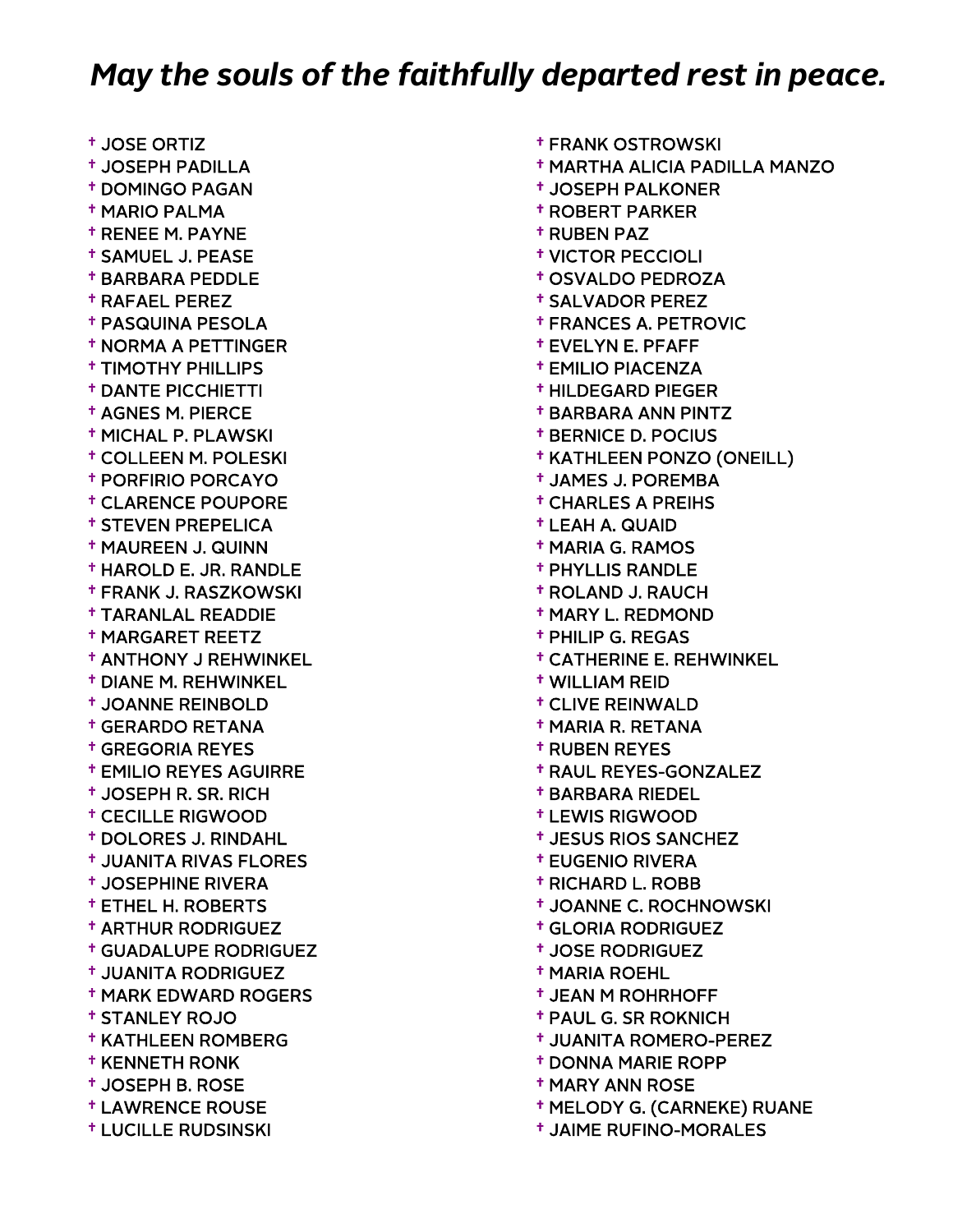† MERCEDES RUIZ † THEODORE RUZBASAN † MARIELLEN C. SABATO † MARIA SALAZAR † HAROLD D. SAMORIAN † LUIS SANTIAGO † MICHAEL J. SANZONE † GRACE SCHANTZ † SAVERIO SCHIRO † FLORENCE SCHNEIDER † CAROLINE F. SCHROEDER † JUDITH SCHUETZ † NANCY SCHWEITZER † ANGELA SCOTT † RITA C. SEEGER † MARIA SELZ † CAROL SHAW WOODARD † CAROLINE M. SHEBENIK † VIRGINIA SHUFLITOWSKI † MANUELA SILVA † CONSTANCE SIMON † PATRIC SKALA † LEON SMEDEGARD † VIRGINIA SMOLINSKI † BERNARD SOBON † KATHLEEN M. SOPRANI † HARRY N. SORMALIS † MARY LOU SPAETH † CAROL J STAFFORD † EDITH STEPHAN † THERESA STEWART † JOHN E. STOFFLE † JOSEPHINE C. STRACK † ROSEMARY STROHL † ERNESTO B. STUART † FRANCIS P SULLIVAN † PAUL L. SVENDSEN † DELLA ROSE SWEENEY † ROBERT W SWIATEK SR. † NAOMI TAMURA † PATRICIA TANNER † IRENE TAZIOLI † JOSE R. TELLEZ † BABY THOMASON † LORRAINE THOMSON

 † FREDRICO RUIZ-AGUAYO † JUDITH RYAN † LAURETTA SAFFELL † FRANCISCA SALGADO † MARTIN SANCHEZ † RAMON SANTIAGO † RONALD J. SAPOCHAK † STEVEN SCHIRA † LILLIAN R. SCHMITT † NOLAN A. SCHREIFELS † WILLIAM R. SCHROEDER † DONALD SCHWAB † VINCENT SCHWINN † ALAN SOLIS SEBRIAN † DAISY SEIJA † JAMES M. SEVESKA † FRANCIS L. SHEAHEN † SCOTT SHOELLHORN † INGE H. SIDARI † CHARLES W. SIMINAK † ANTONIO SINICATO † KATHERINE M. SLATER † EMMA G. SMITH † VICTOR A SNELLER † GENESIS SOLACHE CUENCA † JULIA SORDYL † MARY SPAETH † RALPH E. SQUAGLIA † WAYNE J. STEIGERWALD † MELVIN STEPHAN † BETTY STOECKER † EARL F STRACK † MARGARET STRAUCH † FRED J STRUTZEL † KATHY STUTZ † MADELYN L. SUSSMAN † FLORENCE K. SVENSON † JOHN SWEENEY † TERESA SWOBODA † YUJI TAMURA † MICHAEL P TARAS † JOSE L. TELLEZ † DIANA MARIE THIVIERGE

† HAROLD THOMPSON

† CELESTE THURLWELL